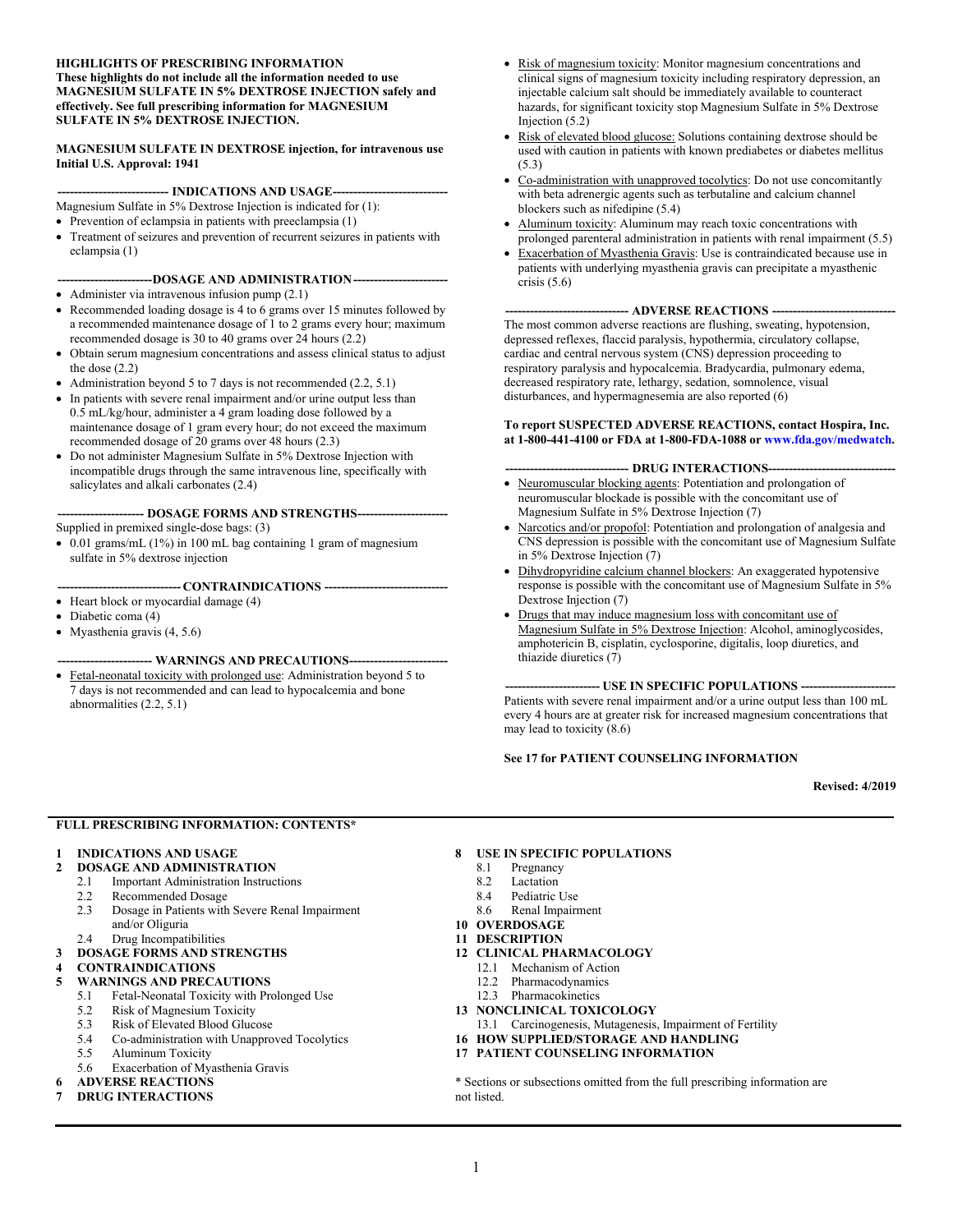# **FULL PRESCRIBING INFORMATION**

# **1 INDICATIONS AND USAGE**

Magnesium Sulfate in 5% Dextrose Injection is indicated for:

- Prevention of eclampsia in patients with preeclampsia
- Treatment of seizures and prevention of recurrent seizures in patients with eclampsia

# **2 DOSAGE AND ADMINISTRATION**

# **2.1 Important Administration Instructions**

Magnesium Sulfate in 5% Dextrose Injection is:

- A clear solution. Visually inspect Magnesium Sulfate in 5% Dextrose Injection for particulate matter and discoloration prior to administration. Do not administer unless solution is clear and colorless to slightly yellow.
- For intravenous use only
- Administered via intravenous infusion pump

Magnesium Sulfate in 5% Dextrose Injection does not require dilution prior to intravenous administration.

After removing the overwrap, check for minute leaks by squeezing the container fully. Do not administer Magnesium Sulfate in 5% Dextrose Injection if there is a leak or there is greater than 2 mL of water in the overwrap *[see Description (11)].*

Do not administer Magnesium Sulfate in 5% Dextrose Injection with incompatible drugs through the same intravenous line *[see Dosage and Administration (2.4)]*. Do not use Magnesium Sulfate in 5% Dextrose Injection in series connections.

# **2.2 Recommended Dosage**

- The recommended loading dosage of Magnesium Sulfate in 5% Dextrose Injection in patients with eclampsia or preeclampsia is 4 to 6 grams over 15 minutes followed by a recommended maintenance dosage of 1 to 2 grams every hour.
- Obtain serum magnesium concentrations and assess clinical status to adjust the dosage.
- In patients with eclampsia, consider targeting the maintenance dosage to achieve serum magnesium concentrations of 3 to 6 mg per 100 mL (2.5 to 5 mEq per liter). For patients with recurrent eclampsia, consider giving an additional 2 gram intravenous bolus.
- For patients with eclampsia, therapy should continue until seizures cease.
- The maximum recommended dosage is 30 to 40 grams of magnesium sulfate over 24 hours.
- Administration of Magnesium Sulfate in 5% Dextrose Injection beyond 5 to 7 days is not recommended *[see Warnings and Precautions (5.1)]*.

# **2.3 Dosage in Patients with Severe Renal Impairment and/or Oliguria**

- In patients with severe renal impairment and/or a urine output less than 0.5 mL/kg/hour, initiate Magnesium Sulfate in 5% Dextrose Injection with a 4 gram loading dose followed by a maintenance dosage of 1 gram every hour.
- Titrate the magnesium sulfate maintenance dosage to maintain concentrations in the target range through frequent monitoring of magnesium concentrations and observation for clinical signs of magnesium toxicity (e.g., facial edema, diminished strength of deep tendon reflexes, respiratory depression). A lower maintenance dosage requirement is likely in these patients.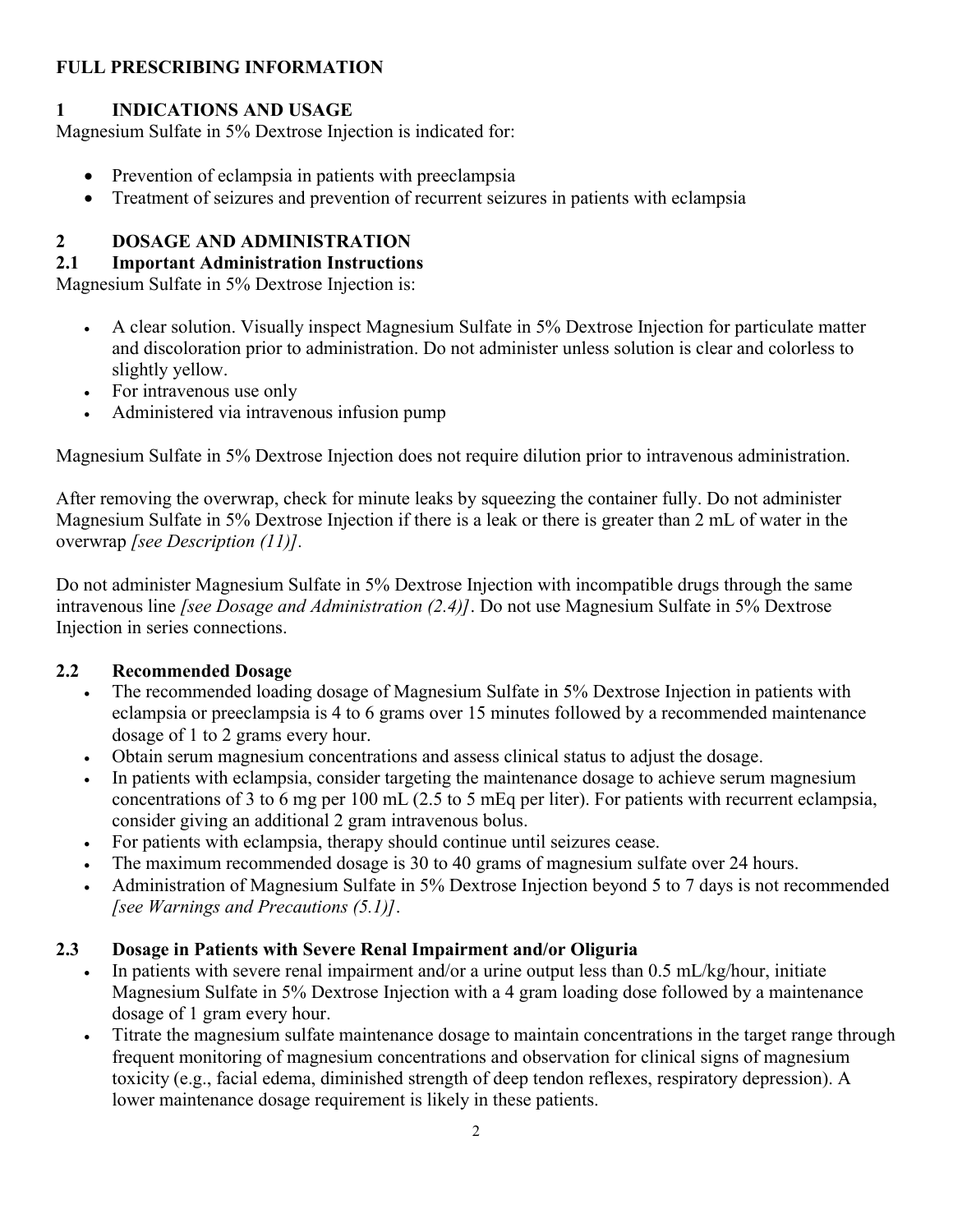Do not exceed the maximum recommended dosage of 20 grams of Magnesium Sulfate in 5% Dextrose Injection over 48 hours.

# **2.4 Drug Incompatibilities**

Magnesium Sulfate in 5% Dextrose Injection is not compatible with administration of a variety of solutions and forms precipitates of magnesium salts. Before using Magnesium Sulfate in 5% Dextrose Injection with another parenteral product, investigate potential incompatibilities. Incompatible products that should not be coadministered include salicylates and alkali carbonates.

# **3 DOSAGE FORMS AND STRENGTHS**

Magnesium Sulfate in 5% Dextrose Injection, USP is a clear and colorless to slightly yellow solution supplied in single-dose bags:

- $\bullet$  0.01 grams per mL  $(1\%)$ :
	- 100 mL bag containing 1 gram of magnesium sulfate in 5% dextrose injection

Each 100 mL contains 5 grams of hydrous dextrose in Water for Injection.

# **4 CONTRAINDICATIONS**

Magnesium Sulfate in 5% Dextrose Injection is contraindicated in patients:

- with heart block or myocardial damage
- in diabetic coma
- with myasthenia gravis *[see Warnings and Precautions (5.6)]*

# **5 WARNINGS AND PRECAUTIONS**

# **5.1 Fetal-Neonatal Toxicity with Prolonged Use**

Continuous administration of magnesium sulfate beyond 5 to 7 days in pregnant women can lead to hypocalcemia and bone abnormalities in the developing fetus, including skeletal demineralization and osteopenia. In addition, cases of neonatal fracture have been reported.

Neonates of women receiving Magnesium Sulfate in 5% Dextrose Injection (especially with prolonged maternal use) are at risk for magnesium toxicity including hyporeflexia, hypotonia, and respiratory depression. There is one reported case of neonatal death as the result of magnesium toxicity after transplacental exposure.

The shortest duration of magnesium sulfate treatment that can lead to fetal harm is not known. Administration of Magnesium Sulfate in 5% Dextrose Injection beyond 5 to 7 days is not recommended.

# **5.2 Risk of Magnesium Toxicity**

Patients receiving Magnesium Sulfate in 5% Dextrose Injection are at risk for magnesium toxicity including respiratory depression, acute renal failure and rarely, pulmonary edema.

Monitor clinical signs of magnesium toxicity (for example, facial edema, diminished strength of deep tendon reflexes, respiratory depression) and magnesium concentrations during infusions of Magnesium Sulfate in 5% Dextrose Injection. Clinical indications of a safe dosage regimen include the presence of the patellar reflex (knee jerk) and absence of respiratory depression (approximately 16 breaths or more per minute). Serum magnesium concentrations usually sufficient to control convulsions range from 3 to 6 mg per 100 mL (2.5 to 5 mEq per liter). The strength of the deep tendon reflexes begins to diminish when serum magnesium concentrations exceed 4 mEq per liter. Reflexes may be absent at concentration of 10 mEq per liter, at which point respiratory paralysis is a potential hazard. An injectable calcium salt should be immediately available to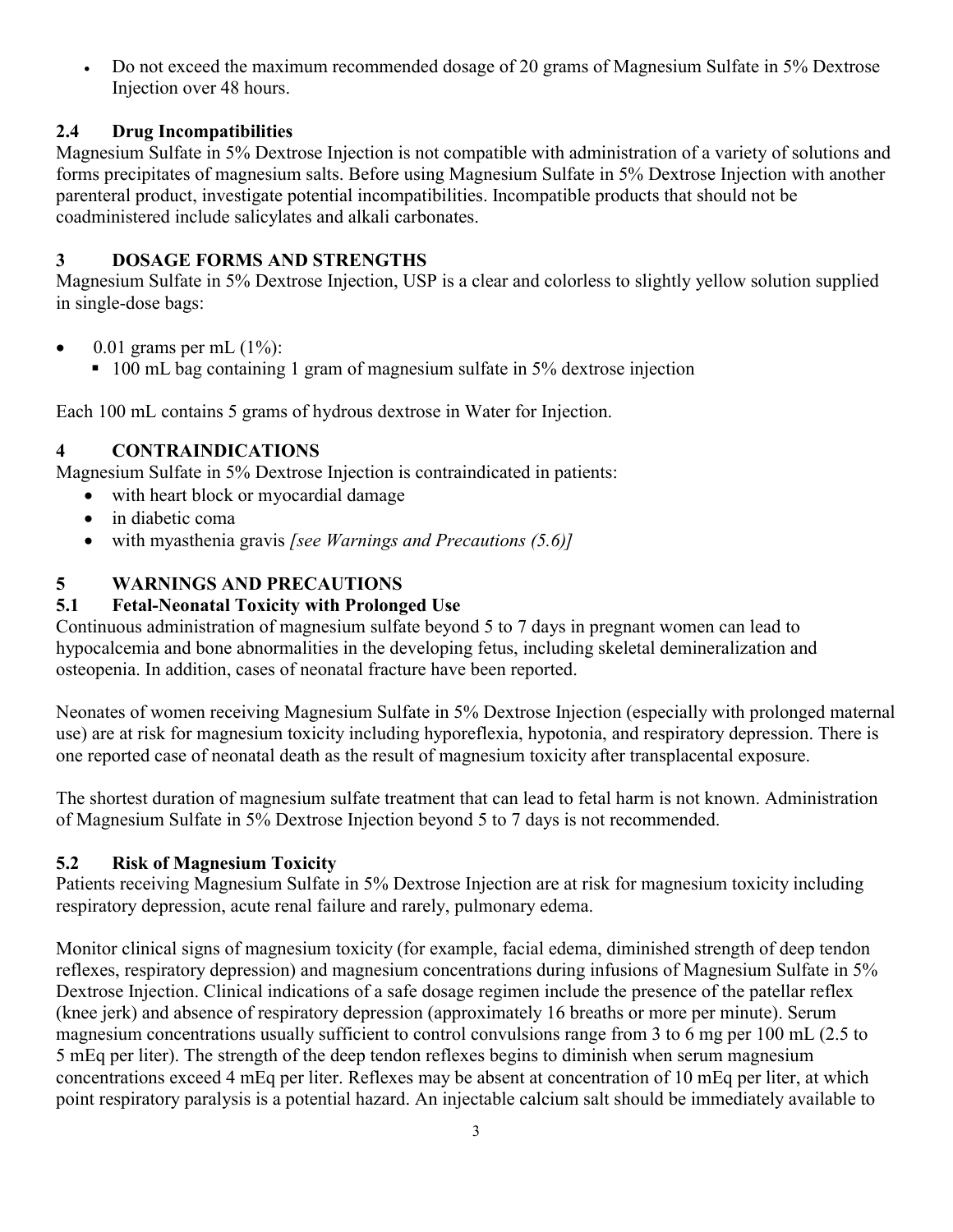counteract the potential hazards of magnesium toxicity in patients with preeclampsia and eclampsia. If there is significant magnesium toxicity, stop the Magnesium Sulfate in 5% Dextrose Injection infusion and recheck serum magnesium concentration.

Patients with renal impairment are at greater risk of magnesium toxicity because magnesium is excreted by the body solely by the kidneys *[see Use in Specific Populations (8.6)]*. Urine output should be maintained at a level of 100 mL per 4 hours. Monitoring serum magnesium levels and the patient's clinical status is essential to avoid the consequences of overdosage in patients with preeclampsia. Discontinuation of the magnesium infusion is recommended when urine output is less than 100 mL every 4 hours to avoid magnesium toxicity, especially if serum creatinine is increasing progressively.

# **5.3 Risk of Elevated Blood Glucose**

Solutions containing dextrose should be used with caution in patients with known prediabetes or diabetes mellitus given the risk of elevated blood glucose.

# **5.4 Co-administration with Unapproved Tocolytics**

Do not use Magnesium Sulfate in 5% Dextrose Injection with unapproved tocolytics (e.g., beta adrenergic agents such as terbutaline, or with calcium channel blockers such as nifedipine). Serious adverse events including pulmonary edema and hypotension have occurred *[see Drug Interactions (7)]*.

# **5.5 Aluminum Toxicity**

Magnesium Sulfate in 5% Dextrose Injection contains aluminum that may be toxic (Magnesium Sulfate in 5% Dextrose Injection contains less than 25 mcg/L of aluminum). Aluminum may reach toxic concentrations with prolonged parenteral administration in patients with renal impairment.

Patients with renal impairment who receive parenteral concentrations of aluminum at greater than 4 to 5 mcg/kg/day, accumulate aluminum at concentrations associated with central nervous system and bone toxicity. Tissue loading may occur at even lower rates of administration.

# **5.6 Exacerbation of Myasthenia Gravis**

Magnesium Sulfate in 5% Dextrose Injection is contraindicated in patients with known myasthenia gravis.

Use of magnesium sulfate in patients with underlying myasthenia gravis can precipitate a myasthenic crisis. Myasthenic crisis is a life-threatening condition characterized by neuromuscular respiratory failure. Symptoms of myasthenic crisis may include difficulty swallowing, ptosis, facial droop, weakness and/or difficulty breathing that may require intubation.

If myasthenic crisis is suspected, discontinue use of Magnesium Sulfate in 5% Dextrose Injection immediately. Secure the patient's airway. Consider intensive care unit admission and elective intubation, if respiratory failure is anticipated. Once the airway is secure, confirm the diagnosis. Therapies include plasmapheresis and plasma exchange or intravenous immunoglobulin (IVIG) and immunomodulating therapy in addition to high-dose glucocorticoids.

# **6 ADVERSE REACTIONS**

The following adverse reactions have been identified in clinical studies or postmarketing reports. Because these reactions are reported voluntarily from a population of uncertain size, it is not always possible to reliably estimate their frequency or establish a causal relationship to drug exposure.

Cardiovascular: hypotension, circulatory collapse, cardiac depression including bradycardia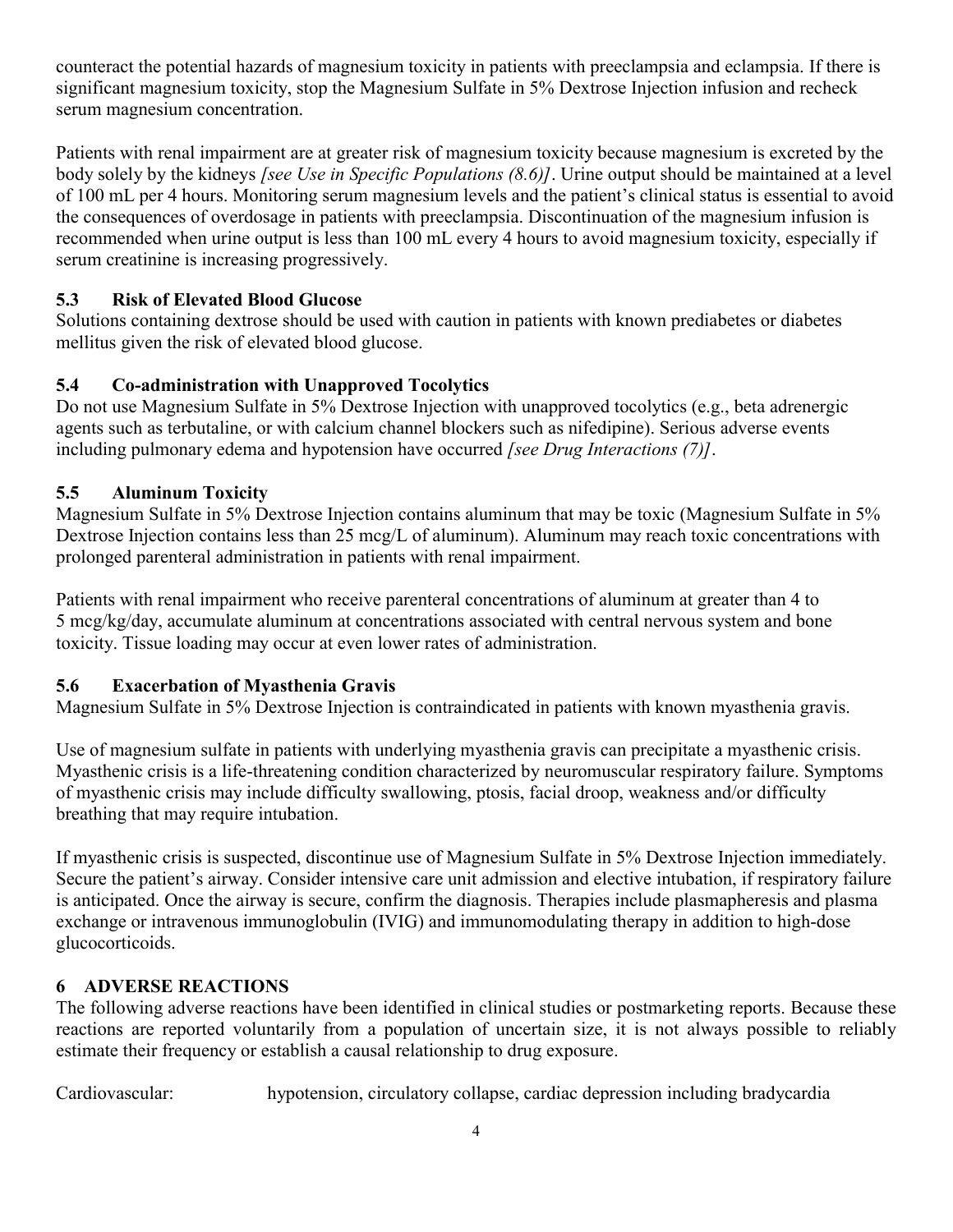| Central Nervous System: | central nervous system depression leading to respiratory paralysis, visual |  |  |
|-------------------------|----------------------------------------------------------------------------|--|--|
|                         | disturbances, flushing, sweating, hypothermia                              |  |  |
| Metabolic:              | hypocalcemia with signs of tetany, hypermagnesemia                         |  |  |
| Neurologic:             | lethargy, sedation, somnolence, myasthenic crisis                          |  |  |
| Neuromuscular:          | depressed deep tendon reflexes, flaccid paralysis                          |  |  |
| Pulmonary:              | decreased respiratory rate, pulmonary edema                                |  |  |

# **7 DRUG INTERACTIONS**

Table 1 presents the potential clinical impact of medications that may be commonly administered concomitantly with Magnesium Sulfate in 5% Dextrose Injection in the clinical setting.

### **Table 1: Potential Clinically Significant Drug Interactions with Magnesium Sulfate in 5% Dextrose Injection**\*

| <b>Neuromuscular Blocking Agents</b> |                                                                                                                                                                                                                                                                                                                                                 |  |  |  |  |
|--------------------------------------|-------------------------------------------------------------------------------------------------------------------------------------------------------------------------------------------------------------------------------------------------------------------------------------------------------------------------------------------------|--|--|--|--|
| Clinical Impact:                     | • Potentiation and prolongation of neuromuscular blockade is possible with the concomitant<br>use of magnesium sulfate and neuromuscular blocking agents [see Clinical Pharmacology<br>$(12.2)$ .                                                                                                                                               |  |  |  |  |
|                                      | • The underlying mechanism of this interaction may involve suppression of peripheral<br>neuromuscular function by decreasing acetylcholine release, reduction of endplate<br>sensitivity, and decreased muscle fiber excitability with magnesium sulfate therapy.                                                                               |  |  |  |  |
| Intervention:                        | • Monitor respiration and the depth of neuromuscular blockade frequently (e.g., train-of-<br>four monitoring) when a neuromuscular blocking agent is used concomitantly with<br>Magnesium Sulfate in 5% Dextrose Injection.                                                                                                                     |  |  |  |  |
|                                      | • Adjust the dosage of the neuromuscular blocking agent accordingly to maintain the<br>desired level of musculoskeletal activity. The amount of reversal agent(s) required to<br>achieve adequate reversal of the neuromuscular blocking agent(s) may also be increased.                                                                        |  |  |  |  |
|                                      | • Depolarizing neuromuscular blockers: succinylcholine                                                                                                                                                                                                                                                                                          |  |  |  |  |
| Examples:                            | • Non-depolarizing neuromuscular blockers: atracurium, cisatracurium, pancuronium,<br>rocuronium, vecuronium                                                                                                                                                                                                                                    |  |  |  |  |
| <b>Narcotics and/or Propofol</b>     |                                                                                                                                                                                                                                                                                                                                                 |  |  |  |  |
| Clinical Impact:                     | • Potentiation and prolongation of analgesia and CNS depression is possible with the<br>concomitant use of Magnesium Sulfate in 5% Dextrose Injection with narcotics and/or<br>propofol. The potential for magnesium sulfate to affect other CNS depressants is unknown<br>[see Clinical Pharmacology (12.2)].                                  |  |  |  |  |
|                                      | • The underlying mechanism of this interaction may involve antagonism of N-methyl-D-<br>aspartate (NMDA) by magnesium sulfate therapy.                                                                                                                                                                                                          |  |  |  |  |
| Intervention:                        | • Monitor the depth of CNS depression frequently using a reliable instrument.                                                                                                                                                                                                                                                                   |  |  |  |  |
|                                      | • Adjust the narcotic and/or propofol dosage accordingly to maintain the desired level of<br>analgesia and sedation.                                                                                                                                                                                                                            |  |  |  |  |
| Examples:                            | • Narcotics and propofol                                                                                                                                                                                                                                                                                                                        |  |  |  |  |
|                                      | <b>Dihydropyridine Calcium Channel Blockers</b>                                                                                                                                                                                                                                                                                                 |  |  |  |  |
| Clinical Impact:                     | • An exaggerated hypotensive response is possible with the concomitant use of Magnesium<br>Sulfate in 5% Dextrose Injection with dihydropyridine calcium channel blockers. The<br>potential for magnesium sulfate to affect other calcium channel blockers (e.g., diltiazem<br>and verapamil) is unknown [see Clinical Pharmacology $(12.2)$ ]. |  |  |  |  |
| Intervention:                        | • Monitor vital signs (heart rate, blood pressure, respiration) frequently.                                                                                                                                                                                                                                                                     |  |  |  |  |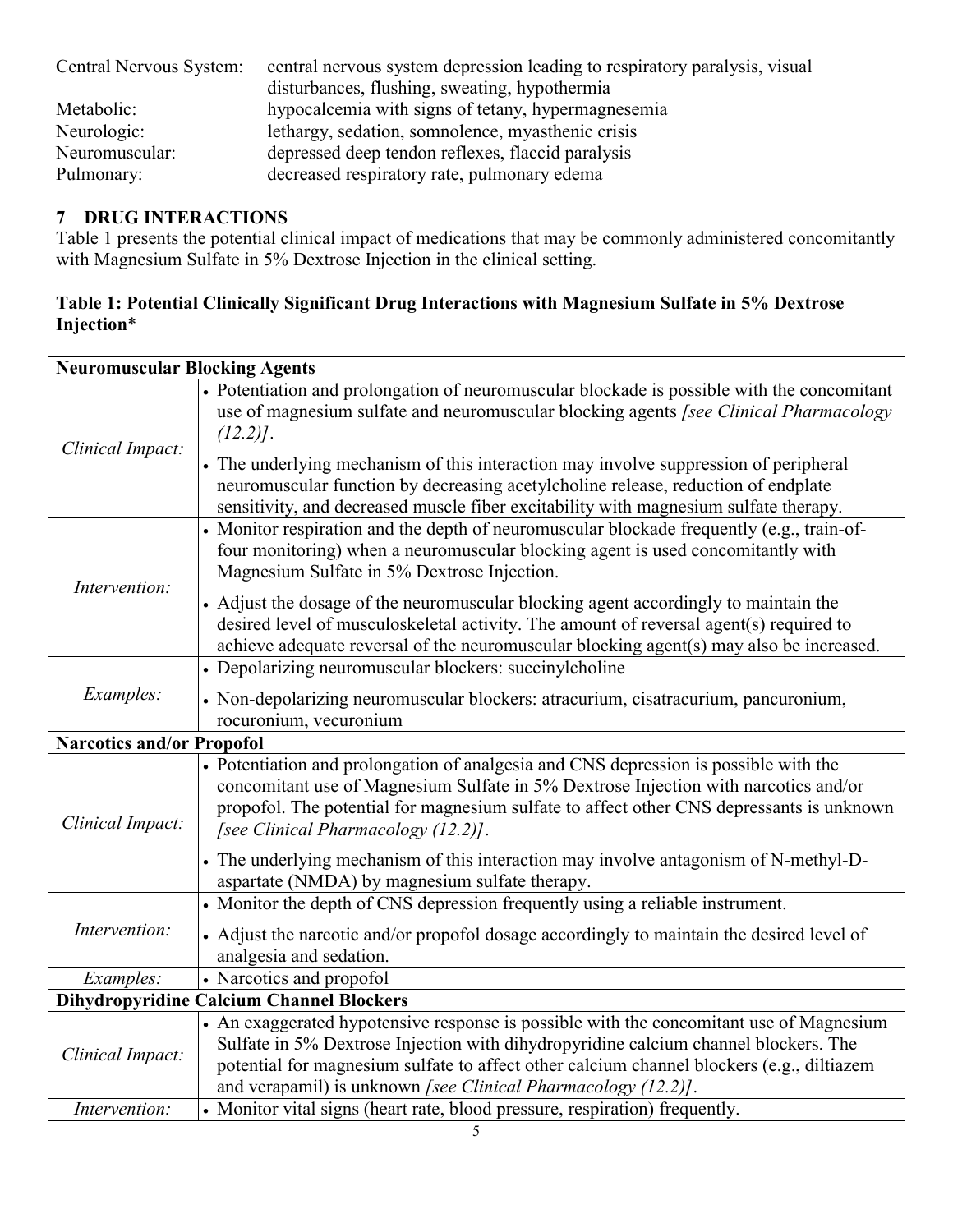|                                             | • Supportive care and/or discontinuation of the calcium channel blocker may be required.                                                                                                                           |  |  |  |
|---------------------------------------------|--------------------------------------------------------------------------------------------------------------------------------------------------------------------------------------------------------------------|--|--|--|
| <i>Examples:</i>                            | • Amlodipine, clevidipine, felodipine, isradipine, nicardipine, nifedipine, nimodipine, and<br>nisoldipine                                                                                                         |  |  |  |
| <b>Drugs that May Induce Magnesium Loss</b> |                                                                                                                                                                                                                    |  |  |  |
| Clinical Impact:                            | • Reduced magnesium concentrations may impact efficacy                                                                                                                                                             |  |  |  |
| Intervention:                               | • Monitor magnesium concentrations frequently and adjust the Magnesium Sulfate in 5%<br>Dextrose Injection dosage to maintain concentrations in the target range <i>[see Dosage and</i><br>Administration $(2)$ ]. |  |  |  |
| Examples:                                   | • Alcohol, aminoglycosides, amphotericin B, cisplatin, cyclosporine, digitalis, loop<br>diuretics, thiazide diuretics                                                                                              |  |  |  |

\*For drug incompatibility information *[see Dosage and Administration (2.4)]*.

### **8 USE IN SPECIFIC POPULATIONS**

### **8.1 Pregnancy**

### Risk Summary

Magnesium Sulfate in 5% Dextrose Injection is indicated in pregnant women for the prevention of eclampsia in women with preeclampsia and the treatment of seizures and prevention of recurrent seizures in women with eclampsia. Fetal, neonatal, and maternal risks are discussed throughout the labeling.

### Clinical Considerations

*Labor or Delivery:*

Magnesium Sulfate in 5% Dextrose Injection is not approved for the treatment of pre-term labor.

Administration of Magnesium Sulfate in 5% Dextrose Injection to pregnant women longer than 5 to 7 days may lead to hypocalcemia and bone abnormalities in the developing fetus, including skeletal demineralization and osteopenia *[see Warnings and Precautions (5.1)]*.

### **8.2 Lactation**

The use of intravenous magnesium in pregnant women increases human milk magnesium concentrations only slightly and oral absorption of magnesium by the infant is poor. The effect of intravenous magnesium on milk production is unknown. The developmental and health benefits to the neonate of breastfeeding should be considered along with the mother's clinical need for Magnesium Sulfate in 5% Dextrose Injection and any potential adverse effects on the breastfed infant from Magnesium Sulfate in 5% Dextrose Injection or from the underlying maternal condition.

### **8.4 Pediatric Use**

The safety and effectiveness of Magnesium Sulfate in 5% Dextrose Injection have been established for the prevention of eclampsia in adolescents with preeclampsia and the treatment of seizures and prevention of recurrent seizures in adolescents with eclampsia. Dosing recommendation in pregnant adolescent patients are the same as for pregnant adult patients *[see Dosage and Administration (2.2)]*.

#### **8.6 Renal Impairment**

Magnesium is excreted solely by the kidneys. Patients with severe renal impairment (urine output less than 100 mL per 4 hours) are at greater risk for increased magnesium concentrations that may lead to magnesium toxicity *[see Warnings and Precautions (5.2) and Clinical Pharmacology (12.3)]*. In patients with severe renal impairment, dosage reduction is recommended and the maximum recommended dosage is lower than patients with normal renal function *[see Dosage and Administration (2.3)]*.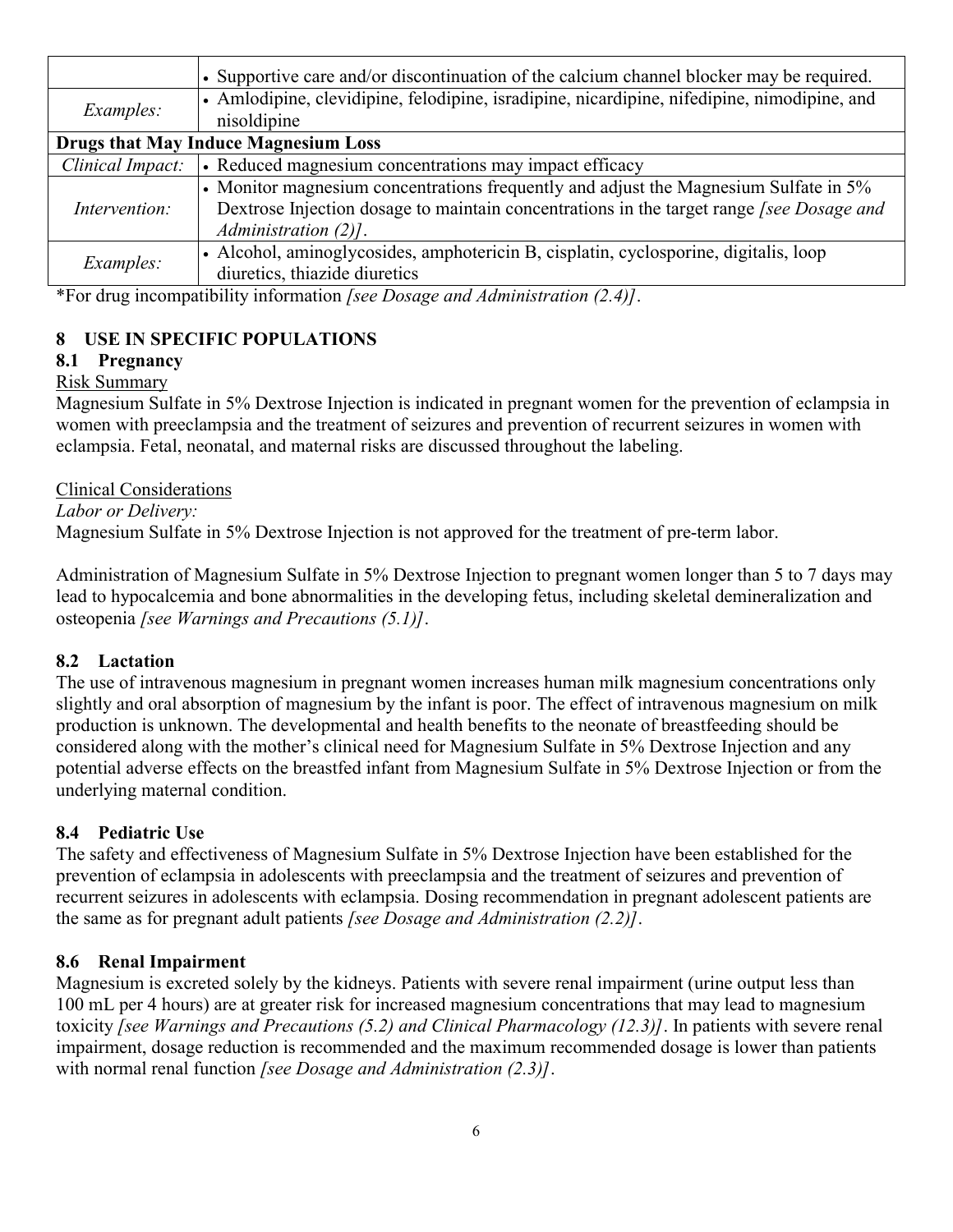### **10 OVERDOSAGE**

Manifestations of magnesium toxicity include a drop in blood pressure, difficulty breathing, and disappearance of the patellar reflex. As serum magnesium rises above 4 mEq per liter, the deep tendon reflexes decrease. As the serum magnesium level approaches 10 mEq per liter, the tendon reflexes disappear and respiratory paralysis may occur *[see Warnings and Precautions (5.2)]*. Other signs and symptoms of magnesium overdosage include flushing, sweating, hypotension, weakness, hypothermia, circulatory collapse, cardiac and central nervous system depression proceeding to respiratory paralysis, cardiac arrest, and prolongation of PR and QRS intervals. Patients with renal impairment and underlying neuromuscular diseases such as myasthenia gravis may experience magnesium intoxication at lower magnesium concentrations (Magnesium Sulfate in 5% Dextrose Injection is contraindicated in patients with myasthenia gravis).

If patient is experiencing magnesium toxicity, immediately discontinue Magnesium Sulfate in 5% Dextrose Injection. Artificial respiration may be required. Administer an injectable calcium salt to counteract the potential hazards of magnesium toxicity *[see Warnings and Precautions (5.2)]*.

Hypermagnesemia in the newborn (after administration of Magnesium Sulfate in 5% Dextrose Injection to the mother) may require resuscitation and assisted ventilation via endotracheal intubation or intermittent positive pressure ventilation as well as intravenous calcium.

# **11 DESCRIPTION**

Magnesium Sulfate in 5% Dextrose Injection, USP is a sterile, nonpyrogenic solution of magnesium sulfate heptahydrate and dextrose in water for injection for intravenous use. Each 100 mL contains 1 gram of magnesium sulfate heptahydrate and dextrose, hydrous 5 grams in water for injection *[see How Supplied/Storage and Handling (16)]*. Magnesium Sulfate in 5% Dextrose Injection, USP may contain sulfuric acid and/or sodium hydroxide for pH adjustment. The pH is 4.5 (3.5 to 6.5).

Magnesium Sulfate, USP heptahydrate is chemically known as sulfuric acid magnesium salt (1:1), heptahydrate and chemically designated  $MgSO_4 \cdot 7H_2O$ , with a molecular weight of 246.47. It occurs as colorless crystals or white powder freely soluble in water.

Dextrose, USP is chemically designated D-glucose, monohydrate, a hexose sugar freely soluble in water. The molecular formula is  $C_6H_{12}O_6$  • H<sub>2</sub>O and the molecular weight is 198.17. It has the following structural formula:



Water for Injection, USP is chemically designated  $H_2O$ .

Water can permeate from inside the flexible plastic container (polyvinylchloride) into the overwrap *[see Dosage and Administration (2.1)]* but not in amounts sufficient to affect the solution significantly. Solutions in contact with the plastic container may leach out certain chemical components from the plastic in very small amounts; however, biological testing was supportive of the safety of the plastic container materials. Exposure to temperatures above 25°C (77°F) during transport and storage will lead to minor losses in moisture content.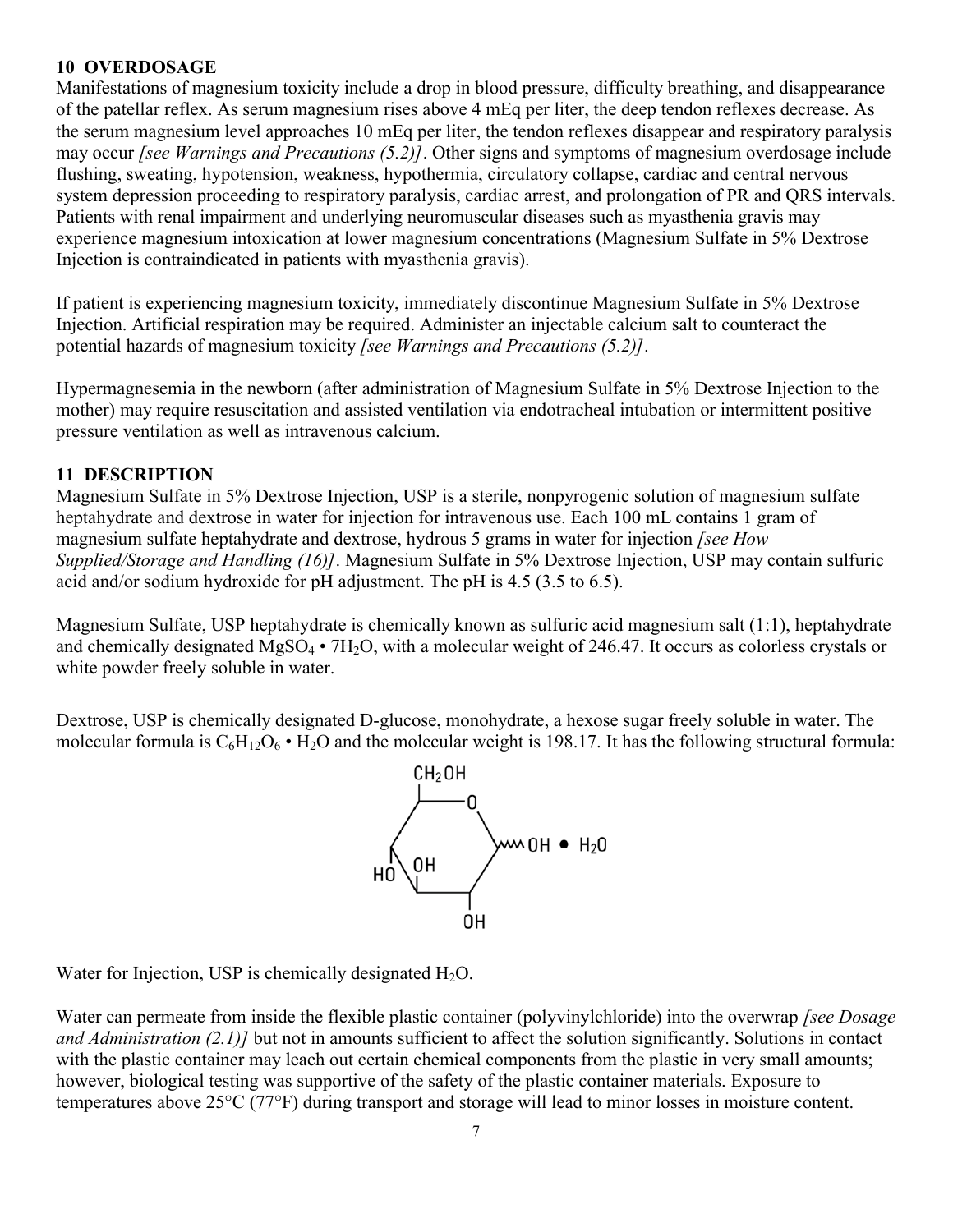Higher temperatures lead to greater losses. It is unlikely that these minor losses will lead to clinically significant changes within the expiration period.

# **12 CLINICAL PHARMACOLOGY**

### **12.1 Mechanism of Action**

Magnesium prevents seizures in patients with preeclampsia and controls seizures in patients with eclampsia by blocking neuromuscular transmission and decreasing the amount of acetylcholine liberated at the end plate by the motor nerve impulse. Magnesium has a depressant effect on the central nervous system *[see Drug Interactions (7)]*. Magnesium acts peripherally to produce vasodilation.

### **12.2 Pharmacodynamics**

With intravenous administration of magnesium sulfate the onset of anticonvulsant action is immediate and lasts about 30 minutes. The estimated magnesium concentration (above baseline) required to elicit half-maximum effect  $(EC_{50})$  on systolic and diastolic blood pressure in pregnant women with preeclampsia that received intravenous magnesium sulfate therapy was reported to be 1.5 and 1.8 mEq per liter (1.9 and 2.2 mg per dL), respectively, in a published study. Effective anticonvulsant serum concentrations range from 2.5 to 7.5 mEq per liter.

### Drug Interaction Studies

The following information is based upon published case reports and clinical studies that could not be confirmed by an adequately controlled study, but still warrant consideration given the potential risks involved *[see Drug Interactions (7)]*.

### *Neuromuscular Blocking Agents:*

Potentiation and prolongation of neuromuscular blockade requiring modification of the neuromuscular blocking agent dosage and/or increased reversal agent requirements were reported in preeclamptic women who received magnesium sulfate treatment who underwent subsequent surgery (for example, caesarian section) with anesthesia that included either a depolarizing (d-tubocurarine, succinylcholine) or nondepolarizing neuromuscular blocking agent (vecuronium, rocuronium).

### *Narcotics and/or Propofol:*

Potentiation and prolongation of analgesic and/or sedative effects as well as a reduced requirement for an intravenous narcotic (fentanyl, sufentanil, tramadol), intrathecal narcotic (fentanyl), and/or intravenous propofol was reported in magnesium sulfate treated patients who required surgery or intensive care that also included narcotic and/or propofol therapy.

### *Dihydropyridine Calcium Channel Blockers:*

An exaggerated hypotensive response (blood pressure 80-93/49-60 mm Hg) was reported in preeclamptic women who received oral nifedipine in addition to magnesium sulfate treatment. Blood pressure returned to previous levels within approximately 30 minutes with supportive care.

### **12.3 Pharmacokinetics**

### **Distribution**

Approximately 1 to 2% of total body magnesium is located in the extracellular fluid space. Magnesium is 30% bound to albumin.

#### Elimination

The average half-life and systemic clearance of magnesium sulfate in preeclamptic women is approximately 4 to 5 hours and 4 to 5 liters per hour, respectively.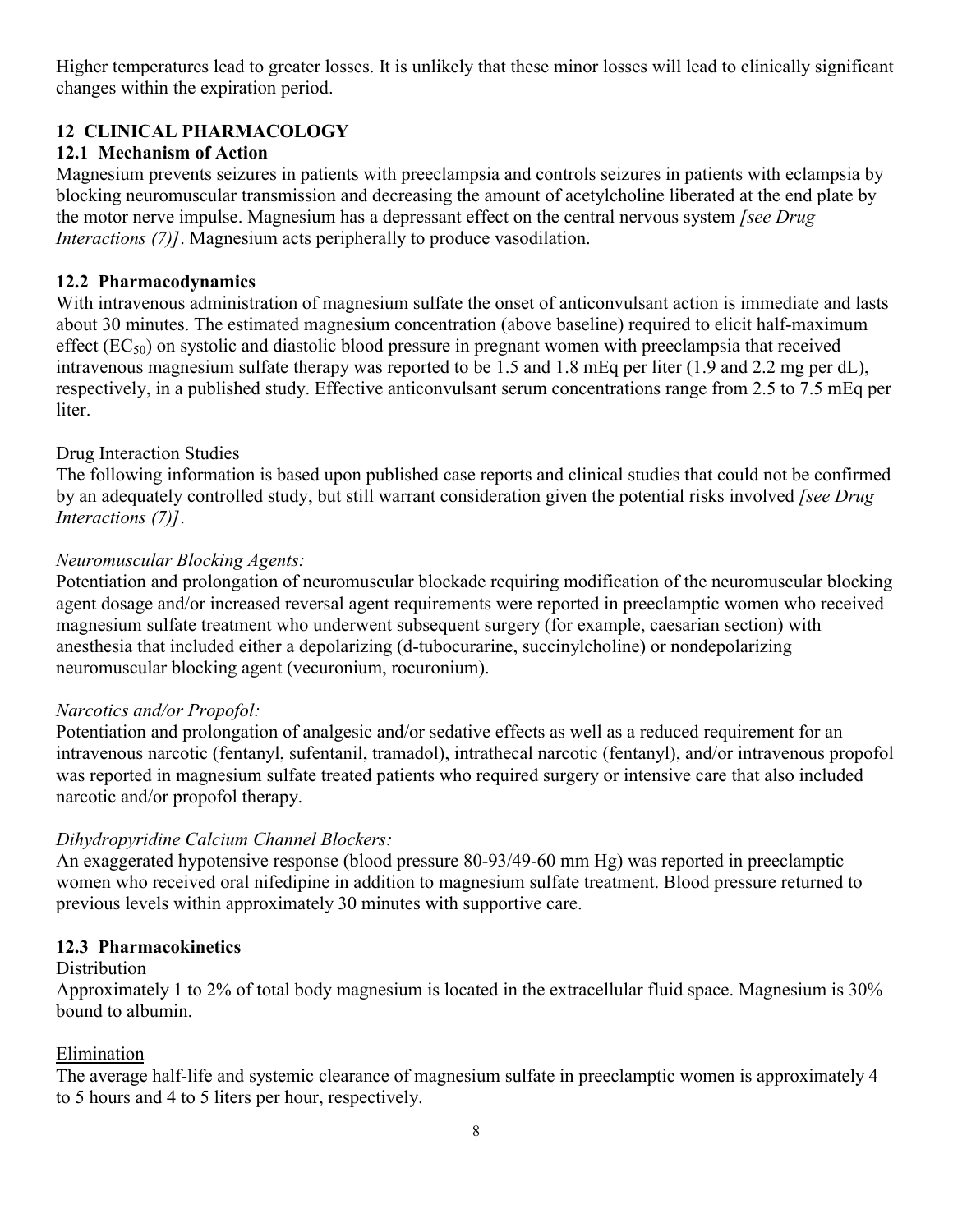### *Excretion:*

Magnesium is excreted solely by the kidney at a rate proportional to the serum concentration and glomerular filtration.

## Specific Populations

## *Patients with Renal Impairment:*

Plasma magnesium concentrations of 7 to 12.3 mEq per liter (8.6 to 15.1 mg per dL) were reported in preeclamptic women with a urine output less than 100 mL per 4 hours that received 20 grams of magnesium sulfate intravenously over 2 to 8 hours in a published study *[see Dosage and Administration (2.3) and Use in Specific Populations (8.6)]*.

# **13 NONCLINICAL TOXICOLOGY**

### **13.1 Carcinogenesis, Mutagenesis, Impairment of Fertility**

Studies with Magnesium Sulfate in 5% Dextrose Injection have not been performed to evaluate carcinogenic potential, mutagenic potential or effects on fertility.

### **16 HOW SUPPLIED/STORAGE AND HANDLING**

Magnesium Sulfate in 5% Dextrose Injection, USP is a clear solution supplied in single-dose flexible plastic containers (see Table 2).

### **Table 2: How Supplied Information**

| <b>Magnesium</b><br>Sulfate*<br>Concentration | <b>NDC</b> Number | <b>Container Size</b> | Total<br>Magnesium<br>Sulfate* | Total<br><b>Magnesium</b><br>lon | <b>Magnesium Ion</b><br>Concentration | Osmolarity**     |
|-----------------------------------------------|-------------------|-----------------------|--------------------------------|----------------------------------|---------------------------------------|------------------|
| $0.01$ grams/mL<br>(1%)                       | 0409-6727-23      | $100 \text{ mL}$      | gram                           | $8.1 \text{ mEq}$                | $8.1 \text{ mEq}/100$<br>mL           | 333 mOsmol/liter |

\*As the heptahydrate; \*\*Osmolarity was calculated.

### Storage

Store at 20°C to 25°C (68°F to 77°F). [See USP Controlled Room Temperature.] Protect from freezing.

# **17 PATIENT COUNSELING INFORMATION**

Magnesium Sulfate in 5% Dextrose Injection is typically administered to pregnancy women in emergent situations. When feasible, advise the patient and family of the following:

# Fetal-Neonatal Toxicity Reported With Prolonged Use

Continuous administration of Magnesium Sulfate in 5% Dextrose Injection in pregnant women beyond 5 to 7 days can lead to hypocalcemia and bone abnormalities in the developing fetus, including skeletal demineralization and osteopenia. In addition, cases of neonatal fracture have been reported *[see Warnings and Precautions (5.1)]*.

### Risk of Magnesium Toxicity

Pregnant women receiving Magnesium Sulfate in 5% Dextrose Injection are at risk for magnesium toxicity, including facial edema, diminished strength of deep tendon reflexes, and respiratory depression *[see Warnings and Precautions (5.2)]*.